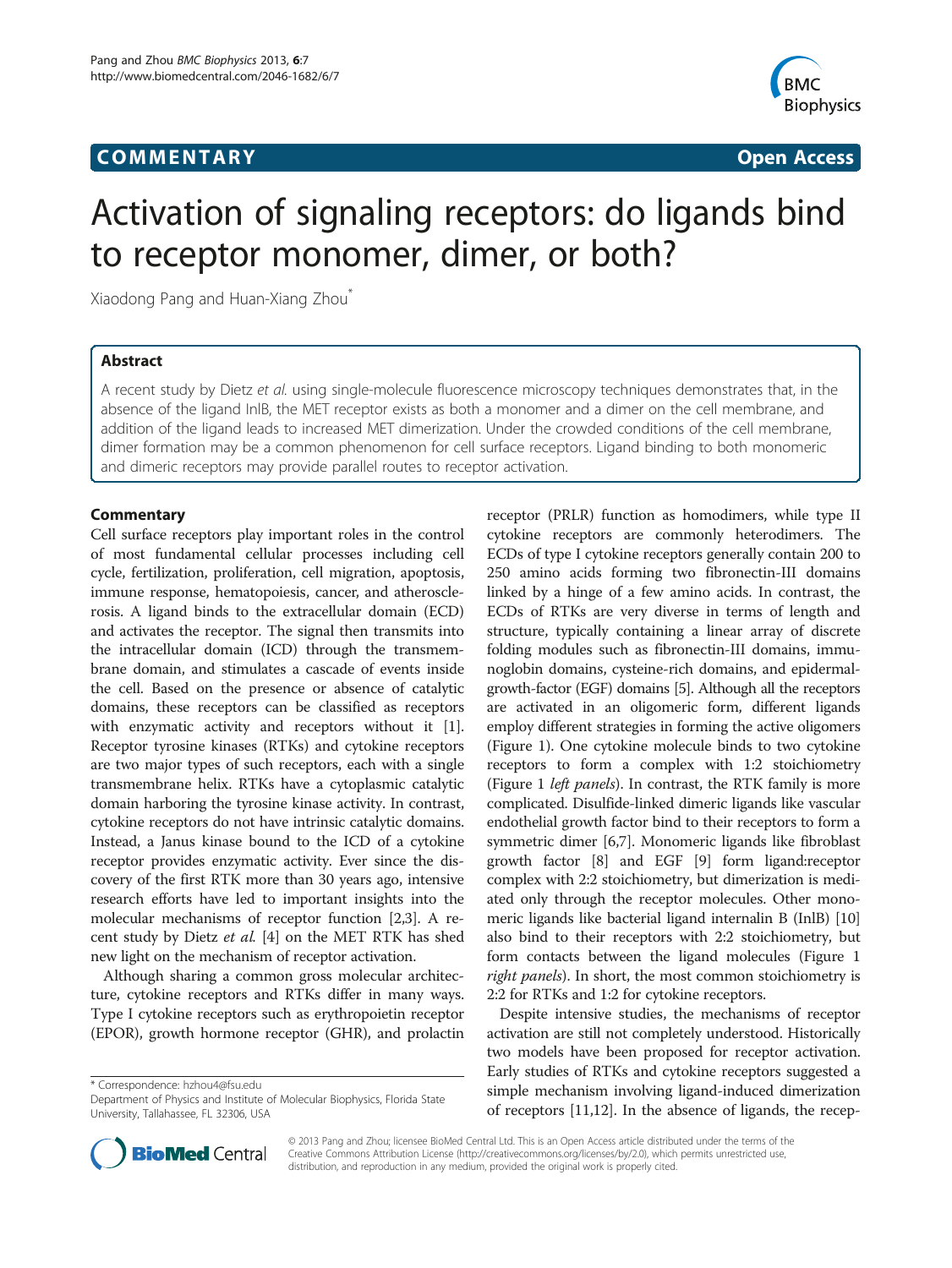<span id="page-1-0"></span>

tors were hypothesized to be maintained in a monomeric, inactive state; binding to different sites on a monomeric ligand or a ligand dimer then brought two receptor molecules together, resulting in their activation. Later studies uncovered evidence for the existence of receptors as preformed dimers, including EPOR [\[13\]](#page-2-0), GHR [[14](#page-2-0)], PRLR [[15](#page-2-0)], ErbB2/Neu receptor [\[16](#page-2-0)], and EGF receptor [[17](#page-2-0)]. These studies suggest that receptor dimerization is necessary but not sufficient for activation; activation may require conformational changes and/or relative rotation of the receptor molecules. The later model is further delineated by a computational study [[18](#page-2-0)] and has gained favor in recent years.

The above two mechanistic models involve two mutually exclusive receptor states in the absence of ligand: monomer or dimer. Could the two states co-exist? The recent study by Dietz et al. using single-molecule fluorescence microscopy techniques clearly demonstrates that, in the absence of ligand, the MET receptor exists as both monomer and dimer on the membrane of HeLa

cells, and addition of the ligand InlB leads to increased MET dimerization. This raises the question: to what form of receptor does the ligand bind? Monomer, dimer, or perhaps both? For sure, the ligand could bind to the monomer; otherwise the dimer population would not increase.

Both mechanistic models seem to have something to like in the study of Dietz et al. Believers in ligandinduced dimerization will take heart in the ligandinduced increase in dimer population, whereas believers in preformed dimers will be pleased by the observation of the pre-existing dimer population. One question left unanswered by Dietz et al. is whether InlB binds exclusively to MET monomer, or InlB could also bind to the preformed dimer. Physically it seems hard to argue why the ligand would not bind to the preformed dimer. The dimer population observed by Dietz et al. on the cell membrane may not be unique to MET. The cell membrane is crowded by many membrane proteins, which are expected to favor dimer formation [\[19\]](#page-2-0). If the large